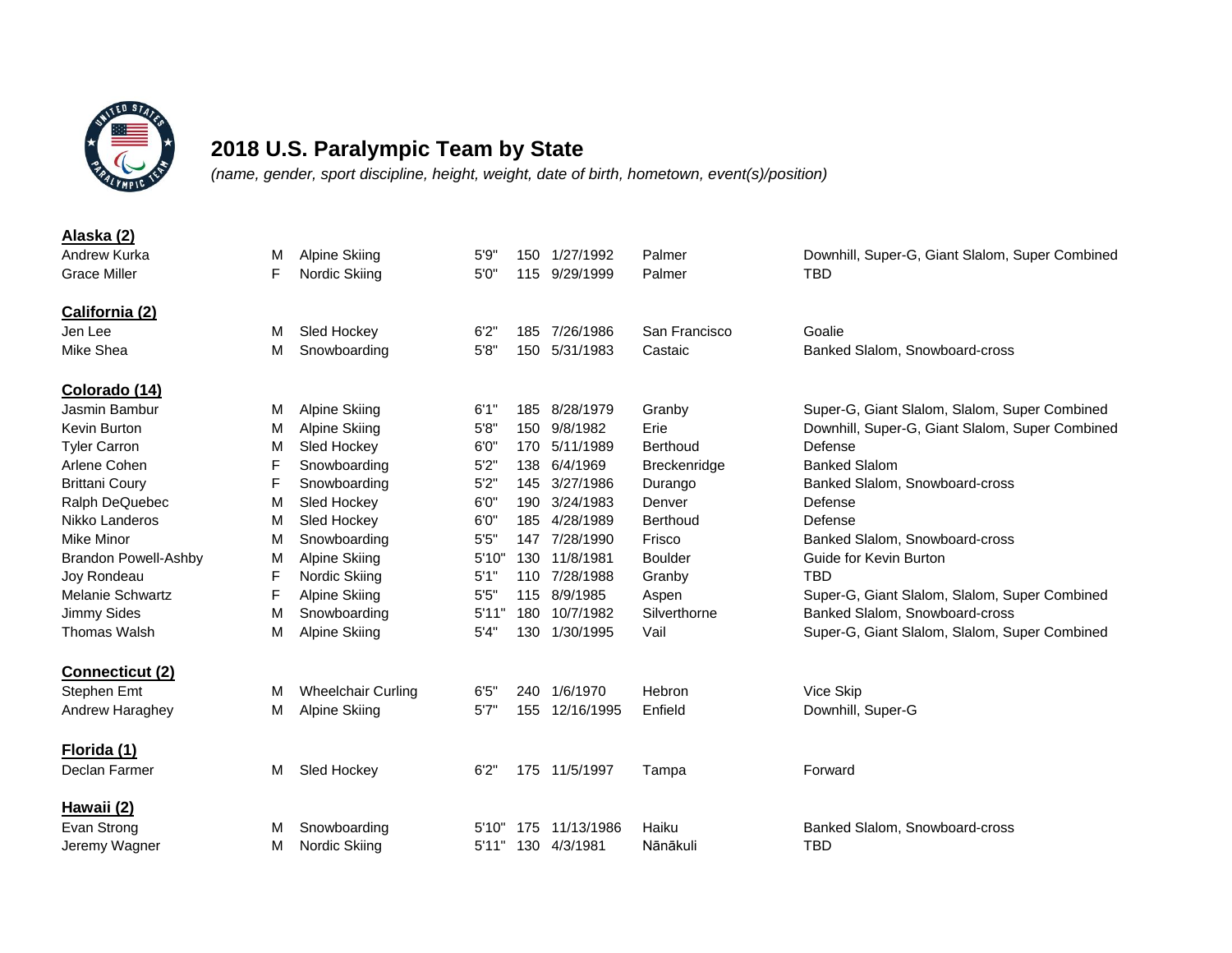| <u>Idaho (2)</u>         |    |                           |       |     |                     |                      |                                                 |
|--------------------------|----|---------------------------|-------|-----|---------------------|----------------------|-------------------------------------------------|
| Jake Adicoff             | м  | Nordic Skiing             | 5'9'' | 165 | 5/16/1995           | Sun Valley           | <b>TBD</b>                                      |
| Sean Halsted             | M  | Nordic Skiing             | 6'2'' |     | 180 11/24/1970      | Rathdrum             | <b>TBD</b>                                      |
| Illinois (4)             |    |                           |       |     |                     |                      |                                                 |
| Kendal Gretsch           | F  | Nordic Skiing             | 5'0"  |     | 110 4/2/1992        | <b>Downers Grove</b> | <b>TBD</b>                                      |
| Kevin McKee              | M  | Sled Hockey               | 4'7'  | 120 | 2/11/1990           | Chicago              | Forward                                         |
| Josh Misiewicz           | м  | Sled Hockey               | 5'10" | 175 | 6/25/1988           | La Grange            | Forward                                         |
| <b>Brody Roybal</b>      | M  | Sled Hockey               | 3'2'' |     | 138 5/24/1998       | Northlake            | Forward                                         |
| Kansas (1)               |    |                           |       |     |                     |                      |                                                 |
| Dan Cnossen              | м  | Nordic Skiing             |       |     | 5'10" 155 5/17/1980 | Topeka               | <b>TBD</b>                                      |
| Kentucky(1)              |    |                           |       |     |                     |                      |                                                 |
| <b>Oksana Masters</b>    | F  | Nordic Skiing             | 5'8'' |     | 125 6/19/1989       | Louisville           | <b>TBD</b>                                      |
| <b>Louisiana (1)</b>     |    |                           |       |     |                     |                      |                                                 |
| Brenna Huckaby           | F. | Snowboarding              | 5'9'' |     | 140 1/22/1996       | <b>Baton Rouge</b>   | Banked Slalom, Snowboard-cross                  |
| <b>Maine (1)</b>         |    |                           |       |     |                     |                      |                                                 |
| <b>Ruslan Reiter</b>     | м  | Nordic Skiing             | 5'6'' |     | 138 4/5/1999        | Manchester           | <b>TBD</b>                                      |
| <b>Maryland (1)</b>      |    |                           |       |     |                     |                      |                                                 |
| Noah Grove               | м  | Sled Hockey               | 5'7'' |     | 142 5/1/1999        | Frederick            | Forward                                         |
| <b>Massachusetts (3)</b> |    |                           |       |     |                     |                      |                                                 |
| Connor Hogan             | M  | <b>Alpine Skiing</b>      | 5'10" | 195 | 6/6/1997            | Foxborough           | Giant Slalom, Slalom                            |
| Meghan Lino              | F  | <b>Wheelchair Curling</b> | 4'8'' | 140 | 8/13/1984           | East Falmouth        | Alternate                                       |
| Laurie Stephens          | F  | <b>Alpine Skiing</b>      | 5'0'' | 120 | 3/5/1984            | Wenham               | Downhill, Super-G, Giant Slalom, Super Combined |
| Michigan (1)             |    |                           |       |     |                     |                      |                                                 |
| Jamie Stanton            | м  | Alpine Skiing             | 6'1"  |     | 175 6/16/1994       | Oakland Township     | Super-G, Giant Slalom, Slalom, Super Combined   |
| Minnesota (3)            |    |                           |       |     |                     |                      |                                                 |
| Mark Mann                | M  | Snowboarding              | 6'4"  | 190 | 7/9/1987            | <b>Eden Prairie</b>  | Banked Slalom, Snowboard-cross                  |
| Aaron Pike               | м  | Nordic Skiing             | 6'3'' | 155 | 5/4/1986            | Park Rapids          | TBD                                             |
| Mike Schultz             | М  | Snowboarding              | 5'10" |     | 185 8/27/1981       | St. Cloud            | Banked Slalom, Snowboard-cross                  |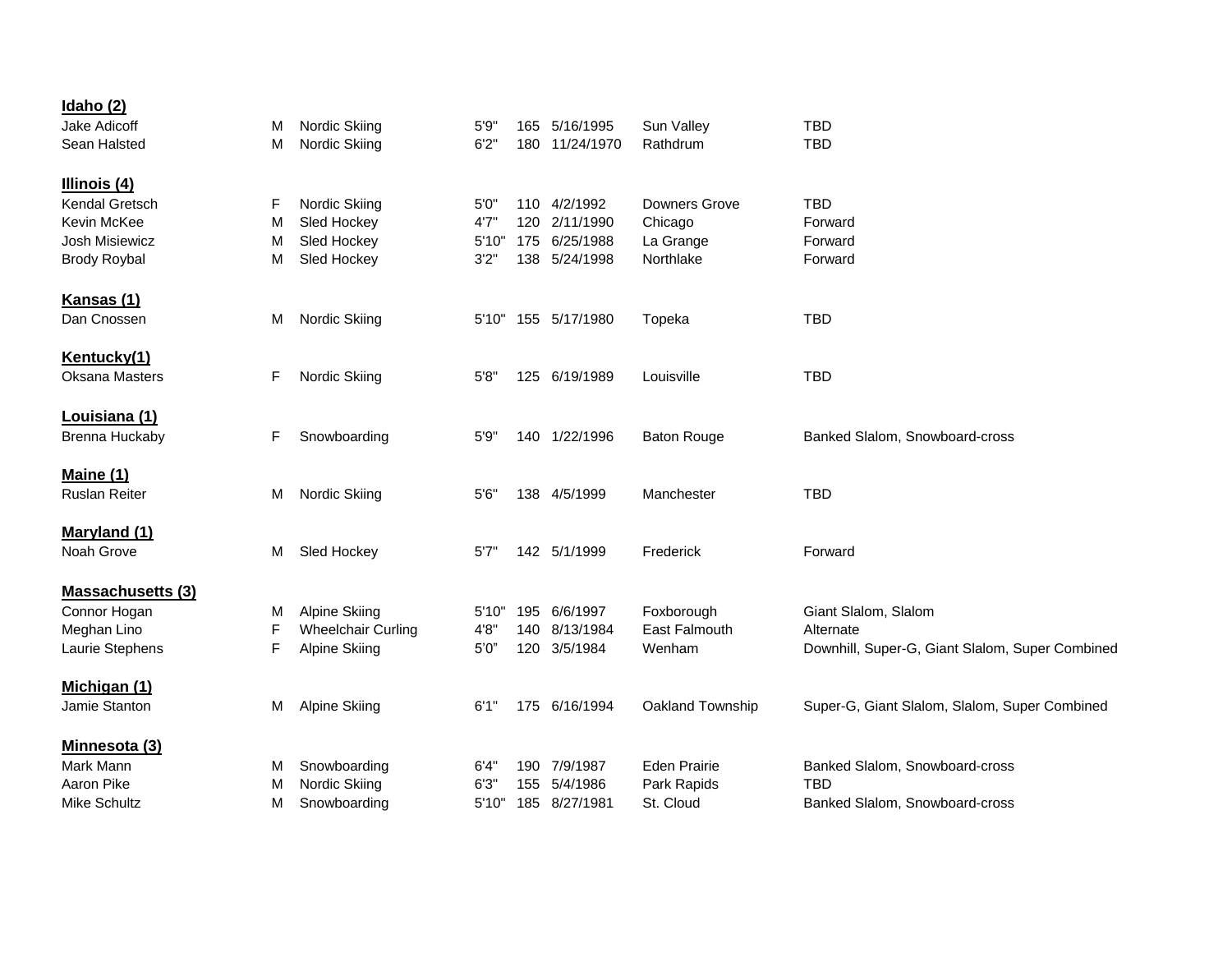| Missouri (4)             |   |                           |       |     |                |                       |                                                         |
|--------------------------|---|---------------------------|-------|-----|----------------|-----------------------|---------------------------------------------------------|
| <b>Steve Cash</b>        | M | Sled Hockey               | 5'7'  | 150 | 5/9/1989       | Overland              | Goalie                                                  |
| Noah Elliott             | M | Snowboarding              | 5'6'' | 120 | 7/12/1997      | St. Charles           | Banked Slalom, Snowboard-cross                          |
| <b>Billy Hanning</b>     | M | Sled Hockey               | 5'10" | 175 | 4/18/1985      | High Ridge            | Defense                                                 |
| <b>Bryan Price</b>       | м | Nordic Skiing             | 6'1'' | 140 | 3/9/1981       | Leeton                | <b>TBD</b>                                              |
|                          |   |                           |       |     |                |                       |                                                         |
| Montana (2)              |   |                           |       |     |                |                       |                                                         |
| Sawyer Kesselheim        | M | Nordic Skiing             | 6'4'' |     | 200 3/7/1993   | Bozeman               | Guide for Jake Adicoff                                  |
| Kristina Trygstad-Saari  | F | Nordic Skiing             | 5'8'' |     | 140 10/25/1984 | Bozeman               | Guide for Mia Zutter                                    |
|                          |   |                           |       |     |                |                       |                                                         |
| Nevada (1)               |   |                           |       |     |                |                       |                                                         |
| Amy Purdy                | F | Snowboarding              | 5'7'  |     | 120 11/7/1979  | Las Vegas             | Banked Slalom, Snowboard-cross                          |
| <b>New Hampshire (1)</b> |   |                           |       |     |                |                       |                                                         |
| <b>Tyler Walker</b>      | м | Alpine Skiing             | 3'0'' |     | 115 4/10/1986  | Franconia             | Super-G, Giant Slalom, Slalom, Super Combined           |
|                          |   |                           |       |     |                |                       |                                                         |
| New Jersey (3)           |   |                           |       |     |                |                       |                                                         |
| Staci Mannella           | F | <b>Alpine Skiing</b>      | 5'5'  |     | 165 4/25/1996  | Randolph              | <b>Giant Slalom</b>                                     |
| Josh Pauls               | M | Sled Hockey               | 5'9'' | 145 | 12/31/1992     | Green Brook           | Defense                                                 |
| Jack Wallace             | м | Sled Hockey               | 6'3'' |     | 200 6/24/1998  | <b>Franklin Lakes</b> | Forward                                                 |
|                          |   |                           |       |     |                |                       |                                                         |
| <b>New Mexico (1)</b>    |   |                           |       |     |                |                       |                                                         |
| <b>Travis Dodson</b>     | м | Sled Hockey               | 6'4"  |     | 155 10/14/1985 | Deming                | Forward                                                 |
|                          |   |                           |       |     |                |                       |                                                         |
| New York (2)             |   |                           |       |     |                |                       |                                                         |
| Luke McDermott           | M | Sled Hockey               | 5'7'  | 155 | 9/1/1987       | Westerlo              | Forward                                                 |
| Adam Page                | м | Sled Hockey               | 5'6'' | 170 | 3/10/1992      | Lancaster             | Forward                                                 |
| Oregon (1)               |   |                           |       |     |                |                       |                                                         |
| Rico Roman               | M | Sled Hockey               | 5'9'' |     | 180 2/4/1981   | Portland              | Forward                                                 |
|                          |   |                           |       |     |                |                       |                                                         |
| Pennsylvania (2)         |   |                           |       |     |                |                       |                                                         |
| <b>Tyler Carter</b>      | M | <b>Alpine Skiing</b>      | 5'10" |     | 163 1/16/1994  | Topton                | Giant Slalom, Slalom                                    |
| Stephanie Jallen         | F | <b>Alpine Skiing</b>      | 5'3'' |     | 125 2/13/1996  | Harding               | Downhill, Super-G, Giant Slalom, Slalom, Super Combined |
|                          |   |                           |       |     |                |                       |                                                         |
| Texas (3)                |   |                           |       |     |                |                       |                                                         |
| <b>Kirk Black</b>        | м | <b>Wheelchair Curling</b> | 6'3'' | 195 | 6/30/1969      | Lockhart              | Skip                                                    |
| <b>Andy Soule</b>        | M | Nordic Skiing             | 6'0'  | 145 | 12/2/1980      | Kerrville             | <b>TBD</b>                                              |
| <b>Michael Spivey</b>    | м | Snowboarding              | 5'9'  |     | 160 12/13/1980 | Abilene               | Banked Slalom, Snowboard-cross                          |